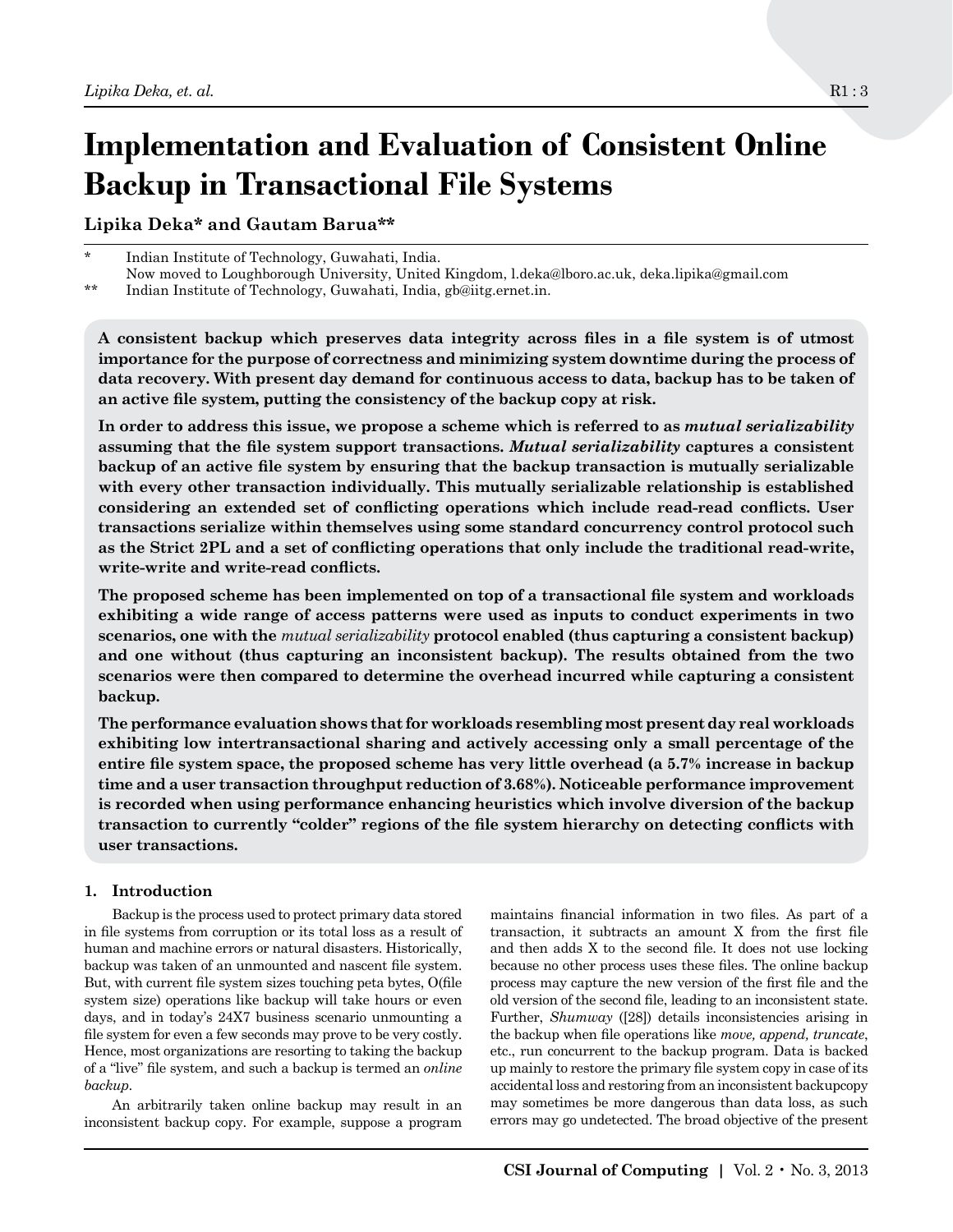work ([13], [12]) is to understand the problem and propose 3 a solution for consistent online backup through its theoretical and practical treatment. This paper, after briefly introducing the theoretical basis of the scheme, presents the algorithms, their implementation, and an evaluation.

Current file systems do not provide features such as transactions for users to handle relationships among files and so consistency requirements across multiple files cannot be taken into account by the operating system. Hence, existing online backup solutions ([5], [8], [9], [17], [18], [19], [20], [2], [23]), while promising high system availability cannot do much to ensure the consistency of the data being backed up. This situation is currently found acceptable as user programs do not assume consistency preserving operations in file systems, and if consistency of operations across multiple operations is required, then systems like databases that support consistency areused. However database management systems cannot efficiently handle large units of variable sized data and there are many applications that now need the sharing of such data. The need for transaction support in file systems has been argued by many researchers ([33], [25]). BlogSeer ([22]) is a file system supporting concurrency control to be used with Hadoop. There are proposals too for concurrency control in BigTable implementations ([6]). We feel that support for transactions in general file systems will become common in the near future to meet these kinds of requirements.

We therefore assume that *consistent online backup*  is to be provided in a transactional file system, where transactions are used by user programs to specify consistency requirements.The resulting consistent online backup solution is a specialized concurrency control mechanism called *mutual serializability* (MS). In the presence of many tried and tested protocols, the need for a specialized concurrency control protocol arises because the backup transaction reads the entire file system. The use of standard concurrency control mechanisms will adversely impact system performance and backup time, as these mechanisms may result in the backup transaction getting repeatedly aborted or in user transactions dying one by one as the backup transaction gradually locks the entire file system. While we focus on backup in traditional tree-structured file systems with transaction support, the results can be easily extended to specific systems supporting transactions directly, such as BigTable.

Section 2 presents a brief review of the existing online backup solutions in both the file system and database areas, which forms the background to this paper and highlights why database backup solutions cannot be adopted directly in file systems. A brief conceptual overview of the proposed concurrency control mechanism forms the body of section 3. Section 4, details how the *mutual serializability* protocol is implemented over a transactional file system. In section 5, the implemented system is evaluated using a number of synthetic file access patterns. This section also describes the performance of a heuristic that involves moving the backup process away from areas of contention. We conclude in section 6 by briefly describing the future tasks required to enhance further the proposed consistent online backup technique.

# **2. Related Work**

A popular technique to obtain an online backup is to provide for a copy-on-write based snapshot facility that creates a point-in-time, read-only copy of the entire file system, which then acts as the source for online backup. A snapshot facility is either provided in a file system ([18], [20], [16]) or in disk storage subsystems ([5], [8]). However, since writes are never in place, snapshots may lead to dispersion of data. Another approach called the "split mirror" technique maintains a "mirror" of the primary file system, which is periodically "split" to act as the source for online backup ([9], [5], [23]). The challenge here is to identify a consistent point to "split", and to handle the overheads of creating a new mirror. A third approach termed *continuous data protection*  maintains a backup of every change made to data ([9], [24]). This suffers from extra writes to logs. Another solution operates by keeping track of open files and maintaining consistency of groups of files that are possibly logically related by capturing a backup copy of all files in a group together. Such groups of files are identified by monitoring modification frequencies across open files ([2]). This technique cannot be generalised and will only work in particular situations. The study presented in [1] and [29] proposed and implemented a system which allows applications to specify consistency requirements. It is much more systematic and efficient to provide a full-fledged transaction facility rather than the ad hoc techniques proposed in the above cited studies. But, current general purpose file system interfaces provide weak semantics (at best per file consistency) to applications for specifying consistency requirements as a result current online backup solutions cannot guarantee a consistent backup copy.

Given a file system with transactions, a solution could borrow online database backup techniques. Hot Backup ([3]) and its ancestor, the *fuzzy dump* ([15]), work by first backing up a "live" database and then running the *redo log* offline on the backup copy to establish its consistency. Using this in file systems will incur high performance cost and will be space inefficient as each entry in the file system log would have to record before and after images of possibly entire files, and at the very least, a block. So, we need to explore different approaches for achieving a consistent online backup copy of a file system.

*Pu* ([26]) suggested a scheme which reads an entire database in a consistent state in the face of regular transactions active on the database. This can be used to take a backup of the database and so the read can be referred to as a backup transaction. According to the proposed scheme the backup transaction "colours" entities black (originally white) as it reads them. A regular transaction is serialized with the backup transaction if it accesses all black or all white entities. A regular transaction accessing both black and white entities is not serialized and is aborted to ensure that the backup transaction reads a consistent image of the database. The method described in [26] failed to consider dependencies within user transactions and this drawback was rectified by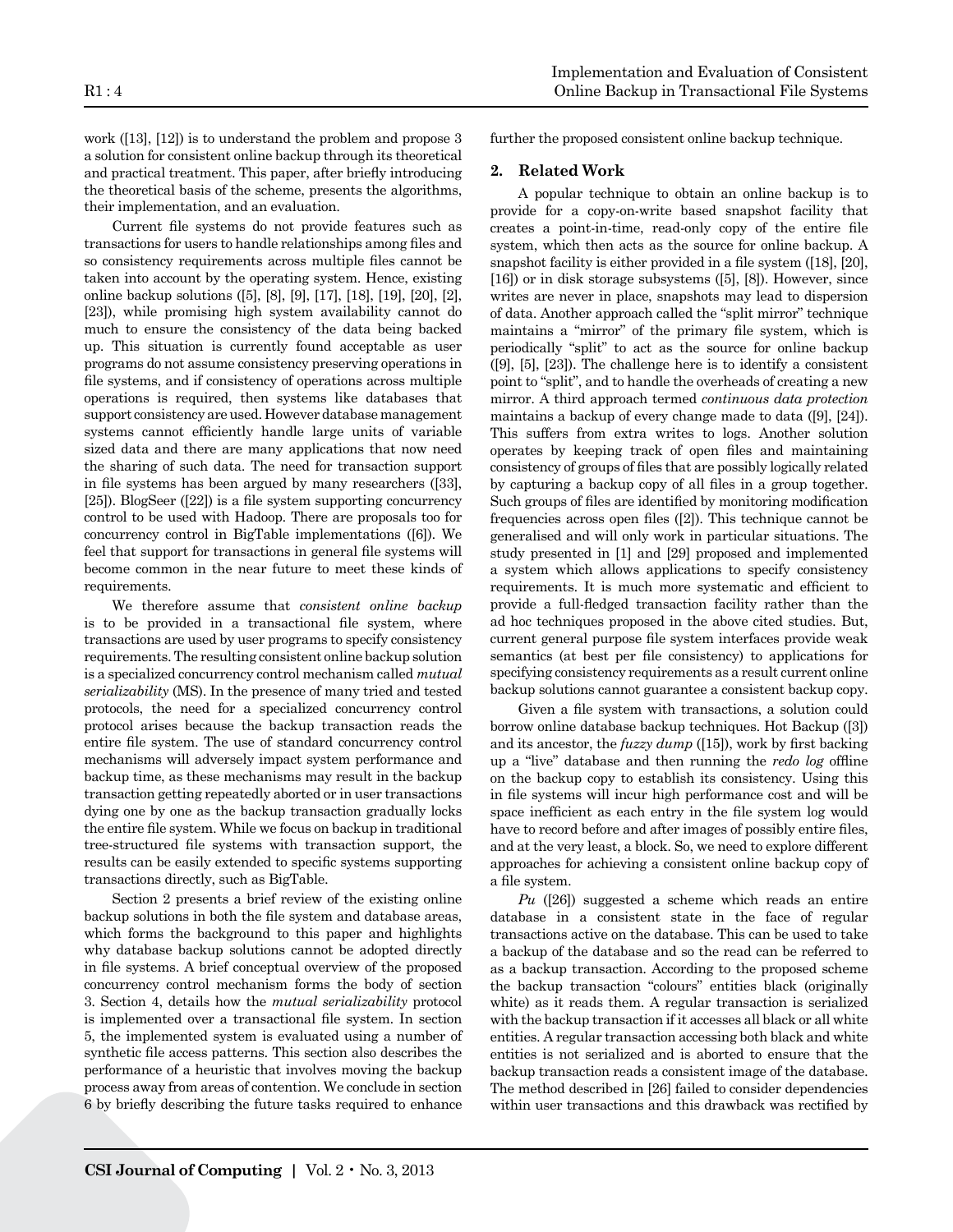*Ammann et al.* ([4]). Our approach is similar in concept to the approach taken by Pu and *Ammann et al*, but novel in many ways. Our approach gives a sounder theoretical basis for identifying conflicts (described briefly in the next section and in more detail in [11] and in [12]). Our approach is independent of any particular concurrency control algorithm. Further, we consider a file system as opposed to a database system, which introduces new issues. For example, file systems have many more operations besides reads, writes, deletes and insertions. There are operations such as rename, move, copy, truncate, etc. Files in hierarchical file systems are accessed after performing a "path lookup" operation. File system backup involves backing up of the entire namespace information (directory contents) along with the data which complicates online backup as file system namespace is constantly changing even as the backup process is traversing it. Moreover, file system backup does not just involve the backup of data but includes backing up of each file's metadata.

#### **3. Approach**

Our approach for capturing a consistent online backup of a file system assumes a transaction as the consistency specifying construct by applications. With the user and backup transactions now accessing the file system through transactions, a consistent online backup can be captured by ensuring overall serializability of the user and backup transactions. The problem has been put into a formal framework and correctness of our proposed mutual serializability technique of capturing a consistent online backup has been proven in [12].

To state the basic protocol for capturing aconsistent online backup in a transactional file system, we consider a *flat file system* and a file system interface that provides *transactional*  semantics. A file system transaction consists of a sequence called a *schedule* of atomic actions, and each atomic action *reads* or *writes* a file from a set of files in the file system. To ensure file system data integrity in the presence of concurrent accesses, a concurrency control mechanism, such as *strict two phase locking (strict2PL), optimistic concurrency control etc.* is used to serialize user transactions. A concurrency control mechanism establishes the *serializability* of the concurrent schedule where *serializability* is the accepted notion of correctness for concurrent executions.

The *backup transactions* schedule consists of a sequence of read operations to each file in the file system with each file being read at most once. An online backup transaction runs concurrently with the user transactions. For an online backup transaction to read a consistent file system state, it must be serialized with respect to the concurrently executing user transactions. For reasons stated in section 1, we are proposing a backup transaction specific concurrency control mechanism called *mutual serializability* which incurs reduced overhead due to the backup process.

*Mutual serializability* achieves an overall serializability of backup and user transactions by keeping the backup transaction mutually serializable with every user transaction individually, while the user transactions continue to serialize among themselves using a standard concurrency control protocol, like strict2PL. A pair of transactions in a schedule is said to be *mutually serializable* if on considering the operations of only these two transactions we get a serializable schedule. However, the set of conflicting operations that establishes a *mutually serializable* relationship, differs from the traditional set of conflicting operations as it includes readread conflicts in addition to the existing readwrite, writeread and write-write conflicts. The normal user transactions continue to maintain serializability among themselves by following the traditional definition of conflicting operations which includes only read-write, writeread and write-write conflicts. Consider the following example to illustrate the *mutual serializability* protocol: Let  $f_1$ ,  $f_2$  and  $f_3$  be files in a file system accessed by transactions  $t_1$ ,  $t_2$  and the backup transaction  $t_b$  in the following order,  $r_1(f_3)$ ,  $r_b(f_3)$ ,  $r_1(f_1)$ ,  $w_2(f_3)$ ,  $w_1(f_2)$ ,  $r_b(f_1)$ ,  $r_b(f_2)$ ,  $w_2(f_2)$  where, reading (writing) of a file  $f_i$  by transaction  $t_x$  is denoted by  $r_x(f)$  ( $w_x(f)$ ). Transactions  $t_1$  and  $t_2$  are serializable among themselves as  $r_1(f_3) < w_2(f_3)$ ,  $w_1(f_2) <$  $w_2(f_2)$  ("<" is the "happens before" relationship) and  $t_2$  does not  $\text{access } f_1$  at all. So  $t_1$  is before  $t_2$ .  $t_b$  is mutually serializable with  $t_1$  as  $r_1(f_3) \le r_b(f_3)$ ,  $w_1(f_2) \le r_b(f_2)$ , and  $r_1(f_1) \le r_b(f_1)$ . So  $t_1$  is before  $t_b$ . It can be similarly seen that  $t_b$  is before  $t_2$ . It should also be clear that even if we do not consider read-read conflicts,  $t_{\scriptscriptstyle 1}$  is before  $t_{\scriptscriptstyle b}$  and  $t_{\scriptscriptstyle b}$  is before  $t_{\scriptscriptstyle 2}$  . Therefore the above schedule is equivalent to the serial schedule  $t_1$ ,  $t_b$ ,  $t_2$ . But the schedule was obtained by only checking for mutual serializability of  $t_{\scriptscriptstyle b}$  with each transaction  $t_{\scriptscriptstyle 1}$  and  $t_{\scriptscriptstyle 2}$  individually. If we had not used mutual serializability, and the other transactions were using strict2PL, we would have had to ensure serializability of  $t_b$  with the other transactions by also doing strict two phase locking. But this would have resulted in  $t_b$  holding read locks to all files one by one, preventing other transactions from progressing. So, by introducing read-read as a conflict into the definition of mutual serializability, we have found a sufficient condition to ensure that the backup transaction is serializable with other transactions and this condition can be implemented fairly efficiently, as we shall show in the following sections. If we do not consider read-read as a conflict and we check  $t_b$  for serializability with each of  $t_1$  and  $t_2$ individually as before, we can get the following schedule:  $r_{\textit{b}}(f_{\textit{i}})$ ,  $w_1(f_1)$ ,  $r_2(f_1)$ ,  $w_2(f_2)$ ,  $r_b(f_2)$ . But, this schedule is not serializable as  $r_b(f_1) \le r_2(f_1)$ , but  $w_2(f_2) \le r_b(f_2)$ , resulting in a cycle. Had we used mutual serializability, the operation  $w_{2}(f_{2})$  would not have been allowed to take place as  $r_{\scriptscriptstyle b}(f_{\scriptscriptstyle 2})$  has not yet taken place and  $r_b(f_1) < r_2(f_1)$  holds.

As read-only user transactions do not make any changes, they do not conflict with the backup transaction. But since read-read conflicts are also taken into account, an exception has to be made for read-only transactions and so by definition the backup transaction and any read-only transaction are mutually consistent.

Multiple file accesses (read or write) are merged into a single access within a transactions schedule in the formal model. It is so because, concurrency control protocols, whether locking or optimistic, ensures the isolation of operations by a transaction on a file. Thus, even though a file may be updated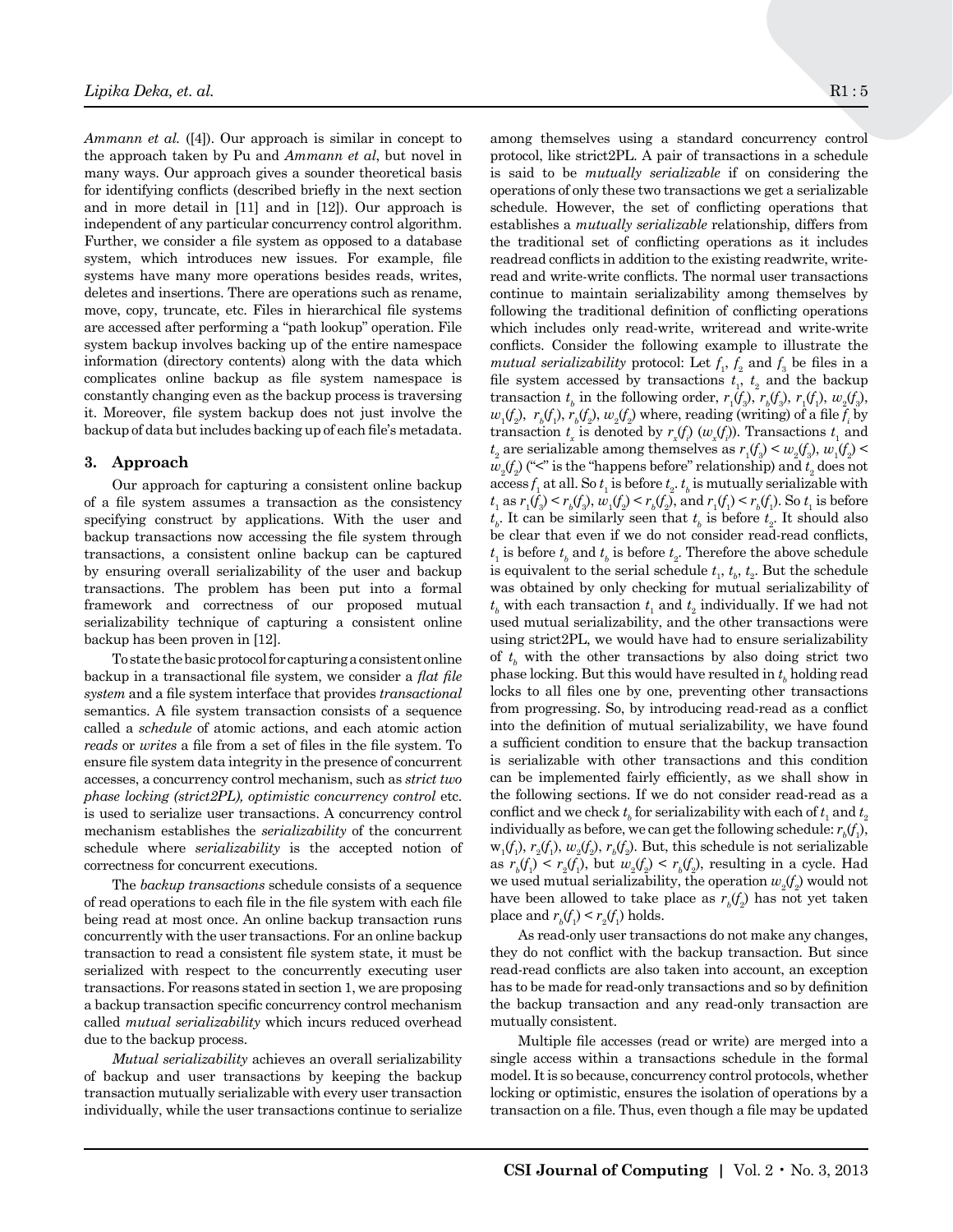multiple number of times within a transaction, it is effectively equivalent to a single update. Similarly, as a transaction has an isolated view of a file from the moment a file is "locked" in case of locking protocols or "opened" in case of optimistic protocols, so a schedule lists the order in which operations were successfully "locked" or "opened".

Despite its apparent simplicity, the model and result yields a theory of online consistent backup that can be applied to more complex file system models with transactions consisting of basic file access operations as well as semantically rich operations. This has been proved for semantically rich operations such as link(), rename() etc in hierarchical file systems by mapping into an equivalent sequence of the basic file access operations. For example, the link operation which is used to create a new hard link to a regular file  $f_i$  from a directory  $d_{i2}$  and with the file originally under directory  $d_{i}$ , inserts the reference (new link) for  $f_i$ into  $d_{i^2}$  and the link count of the file is incremented by one through the update of  $f_i$ 's inode. Moreover, upon successful completion of a link() operation, the ctime field of the file fi and also, the ctime and mtime fields of the directory  $d_{j2}$  are updated. There is no change to directory  $d_{i}$ . Hence, we see that a link operation maps to  $(w_x(d_{j2}); w_x(f_i))$  and the above stated mutual serializability protocol ensures a consistent backup of all updated files. In [12] it is shown that by adding a new operation, creat node, extending conflicts to include this operation, and by expanding the definition of mutual serializability to take into account this operation, the theory is still applicable. We will not go into details in this paper as it focusses on the implementation aspects.

# **4. Consistent Online Backup**

In section 4.1, we present a conceptual understanding of how the backup utility and the backup specific concurrency control solutions are implemented. Brief design and implementation details are presented in section 4.2 4.1 Conceptual Overview Applications run as a sequence of transactions and under normal circumstances when the backup program is not active, they simply use any standard concurrency control technique such as locking or optimistic protocols to ensure consistent operations. We have used Strict 2PL in the current implementation. Once the backup program is activated, all other transactions are made aware of it by some triggering mechanism (the current implementation sets a global variable) and they now need to serialize themselves with respect to the backup transaction, while continuing to serialize among themselves as before. Read-only transactions inherently do not conflict with the backup transaction. Hence, read-only transactions are identified at their initiation and do not require to use the concurrency control mechanism needed for serializing with the backup transaction.

Our approach reserves a bit called the read bit in each file's metadata structure such as an inode to indicate whether the concerned file has been read or not by the backup program (this is the same as colouring the file, as proposed by *Pu* ([26])). A *read* bit of value 0 indicates that the file has not yet been read by the backup transaction and 1 indicates that it has. This bit of all files is initialized to 0 before a backup program starts. But, initializing the *read bit* of the entire file system before every backup may not be very efficient and so a sequence number of the backup transaction should be used instead, where the sequence number of the present backup transaction is one greater then its immediate predecessor. As our implementation is at the user level, we cannot make changes to the inode structure and hence we utilised the *sticky bit* bit of an inode as the *read bit*.

The backup transaction traverses the file system namespace reading files on its path to the backup-copy and as it reads each file it sets the *read* bit to 1. The current implementation locks each file before it is read and on successful reading, the file is unlocked before proceeding to read the next file. A user transaction *serializes* with respect to the backup transaction by establishing with it a *mutually serializable* relationship using a bit called the before-after bit, reserved in each "live" user transaction's house keeping data structure. When a user transaction succeeds to lock its first file for access, it initializes the *before-after* bit to 1 if the file's *read bit* is 1 and to 0 otherwise. A 0 stored in the *beforeafter* bit means that the transaction's mutually serializable order is *before* the backup transaction and a 1 indicates that it is ordered *after* the backup transaction. On subsequent successful locking of any file, the user transaction verifies whether it continues to be mutually serializable with respect to the backup transaction by comparing the *read* bit of this file with its own *before-after* bit. The following table enumerates the mutually serializable checking protocol.

| before-after bit | read bit | mutually<br>serializable |
|------------------|----------|--------------------------|
|                  |          | yes                      |
|                  |          | no                       |
|                  |          | no                       |
|                  |          | ves                      |

If a mutually non-serializable operation is detected then the conflict must be resolved before the execution of the user transaction can proceed. Now, mutually nonserializable transactions have accessed or tried to access both *read* (1) and *unread* (0) files. Let  $t_x$  be the user transaction mutually non-serializable with the backup transaction. One way of resolving the conflict is to *roll back*  the backup transaction's "read" of the files marked 1 and presently accessed by  $t_x$ . Rolling back the "reads" of files essentially means to mark them 0 (*unread*) and to remove them from the backup-copy. The backup transaction will re-read them later. Unfortunately, although this solution does not hamper the execution of user transactions, it may lead to a cascading roll back of backup "reads" as roll backs may render previously consistent transactions to now be mutually non serializable. In the worst case scenario, the backup transaction has to be restarted. Cascading roll backs increases the time taken for a backup, thus lengthening the system vulnerability window. Moreover, the notion of a backup is to capture a point-in-time or at-least a near point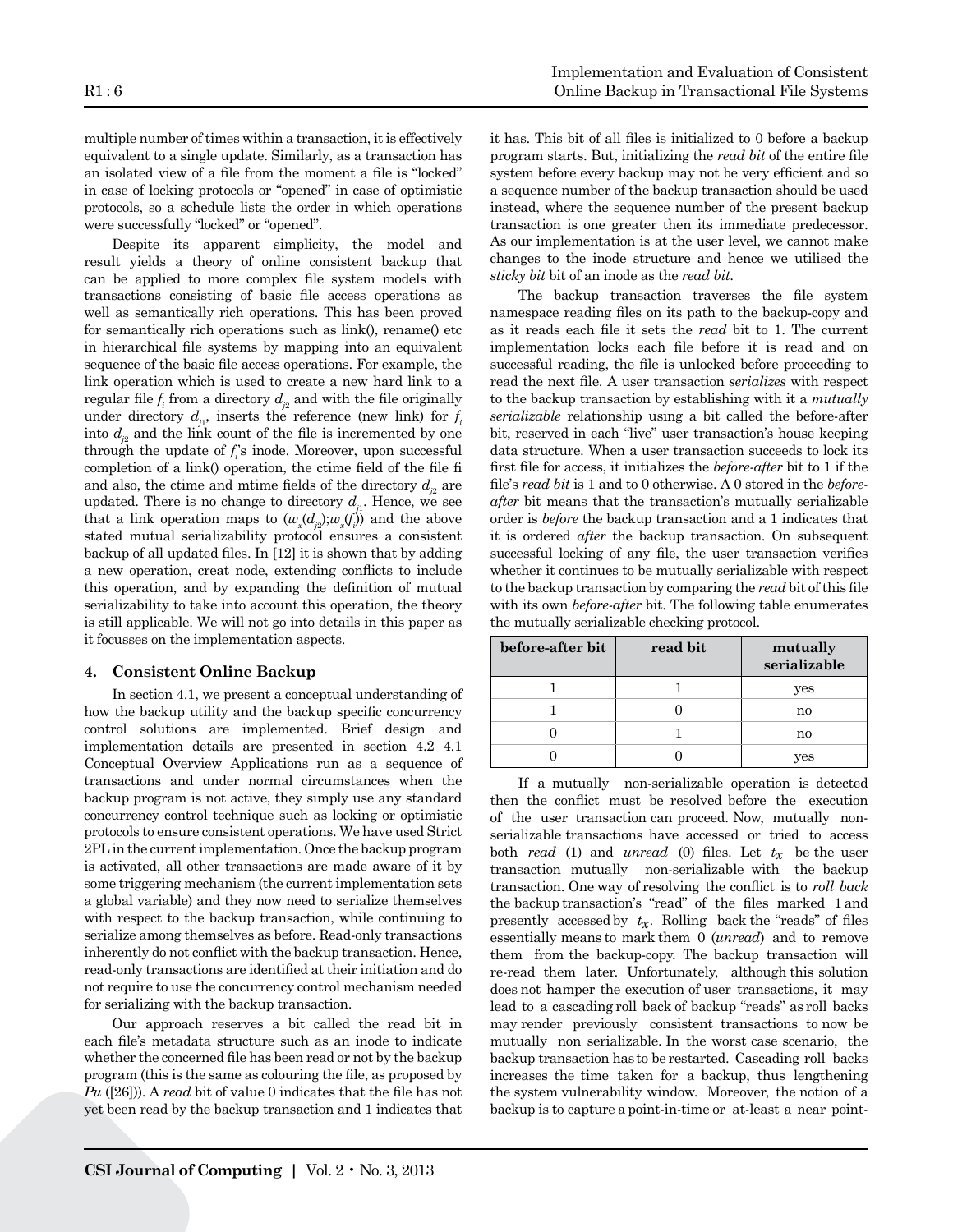in-time image of the data set and a backup that spreads across a long time-line is not acceptable.

Another method of handling the problem is to abort and restart  $t_x$  "hoping" the backup transaction completes reading the "unread" files accessed by  $t_x$ . The current solution is applicable only if  $t_x$ 's *before-after* bit is 0 and it attempts to access a file whose *read bit* is 1. The solution seems quite attractive in a scenario where user transactions do not have a hard time constraint. But, if concurrency control mechanisms like a simple two-phase locking is used by user transactions, an abort may lead to cascading aborts.

A third solution for resolving conflicts is to pause  $t<sub>r</sub>$ when possible. If the transaction has accessed a file already read by the backup transaction and it then needs to access another file which the backup transaction has not yet read, then the transaction could be made to wait and the backup transaction signalled to read this file immediately.

Thus, one of the conflict resolving techniques or a combination of techniques discussed above have to be employed depending on issues like the underlying concurrency control mechanism for user transactions and a transaction's *beforeafter bit* status, to ensure mutual serializability with the backup transaction. The current implementation, employs a combination of aborting and pausing the conflicting user transaction, depending on the *before-after* bit status (the transaction is aborted is the *before-after* bit value is 0 and paused if 1).

It must be noted here that the creation of a file by a user transaction is mapped to a write to the parent directory and a *creat node*() operation to the newly created file. Hence, when a file  $file_k$  is created by a user transaction  $t_x$ , it locks the parent directory  $dj$  under which  $file_k$  is created and  $file_k$ 's *read bit* is set to 0 if the file is created by a "before" transaction (the *before- after bit* of the transaction is 0) and is set to 1 if created by an "after" transaction (the *before- after bit* of the transaction is 1). By doing so we note that if the *read bit* of *file<sub>k</sub>* is 0 (*read bit* of  $d_j$  is also 0 as ensured by mutual serializability), *tb* will read it and if its *read bit* is 1 (*read bit* of  $d_i$  is also 1 as ensured by mutual serializability), the file will not be read by  $t_b$  (even though  $file_k$  is not actually in the backup). Such a treatment ensures that the transaction which created  $file_k$  is *mutually serializable* to  $t_b$ .

The implementation needs to ensure that the backup transaction never needs to abort (roll back) due to reasons discussed above. As long as *tb* reads committed data and *tb*  is *mutually serializable* with each concurrent transaction, *tb*  never *rolls back*. Our implementation ensures that  $t_b$  never needs to *roll back* because it ensures that  $t_b$  is mutually serializable with each  $t_x$  and because user transactions are serialized using the *Strict2PL* protocol (ensuring  $t_b$  reads only committed data).

#### **4.2 Implementation Overview**

To be able to implement the proposed online backup utility we require an underlying transactional file system. But current transactional file systems either exist as research projects still under development and evaluation ([25], [30]),

or closed-source systems limited to a specific file system and or closed-source systems limited to a specific life system and  $\sim$  operating system ([31]). Hence, we implemented our own basic transactional file system (which we shall refer to as  $TxnFS$ ) for implementing our proposed consistent on- line backup approach. TxnFS has been implemented in an user backup approach. Tanks has been implemented in an user<br>level process. The user interface to TxnFS is implemented as a shared library with routines defining the calls to the transactional constructs namely  $txn\_commit, txn\_abort$ ,  $txn\_height, xnn\_best$ ,  $xnn\_height, xnn\_abcd$ *txn* begin and file access namely open(), close(), read(),  $\frac{m}{2}$  write() etc. TxnFS guarantees the transactional properties of isolation and consistency through the implemented *strict 2PL concurrency control protocol* and transactional properties of concurrency control protocol and transactional properties of atomicity and durability is ensured through TxnFS's writeahead logging mechanism. See Figure 1 for a top level view of the implemented TxnFS architecture.



Fig. 1: Top Level TxnFS Architecture *Fig. 1: Top Level TxnFS Architecture*

provided by the file system and it is invoked through the  $\frac{11}{100}$  is  $\frac{1}{100}$  in  $\frac{1}{100}$  in  $\frac{1}{100}$  in  $\frac{1}{100}$  in  $\frac{1}{100}$  in  $\frac{1}{100}$ can *buthp()* provided as part of the FAITDATT. The symmetric of the backup call is: *int backup*(*const char \*path*). The backup utility runs as a transaction and is thus wrapped between We implement the online backup utility as a service call *backup()* provided as part of the TxnFS API. The syntax the transactional constructs of *txn begin* and *txn commit*. In the following sections we outline the implementation details of the backup utility and the enforcement of *mutual serializability*.

#### **4.2.1 Data Structure**

Adapting the transactional file system to facilitate the backup utility in capturing a consistent file system image, needs just three updates in its data structures. We include a global variable called BACKUP in the TxnFS process. BACKUP is initialized to 0, which indicates that the backup utility is currently inactive. At the beginning of a backup run, the value of BACKUP is changed to 1 indicating a currently active backup process and the "read bit" of every file is set to 0. This bit is implemented through the *sticky bit* present within an ext2fs inode data structure ([7]). The *sticky bit* is a single bit in the st mode field in the ext2 inode data structure which is now rarely used. In our redefined use for the *sticky bit*, a "set" value indicates that the file has been read by the backup utility and is yet to be read other- wise. Thirdly, an integer field representing the "before-after bit" is added to each transaction's housekeeping data structure in the *txn list*. It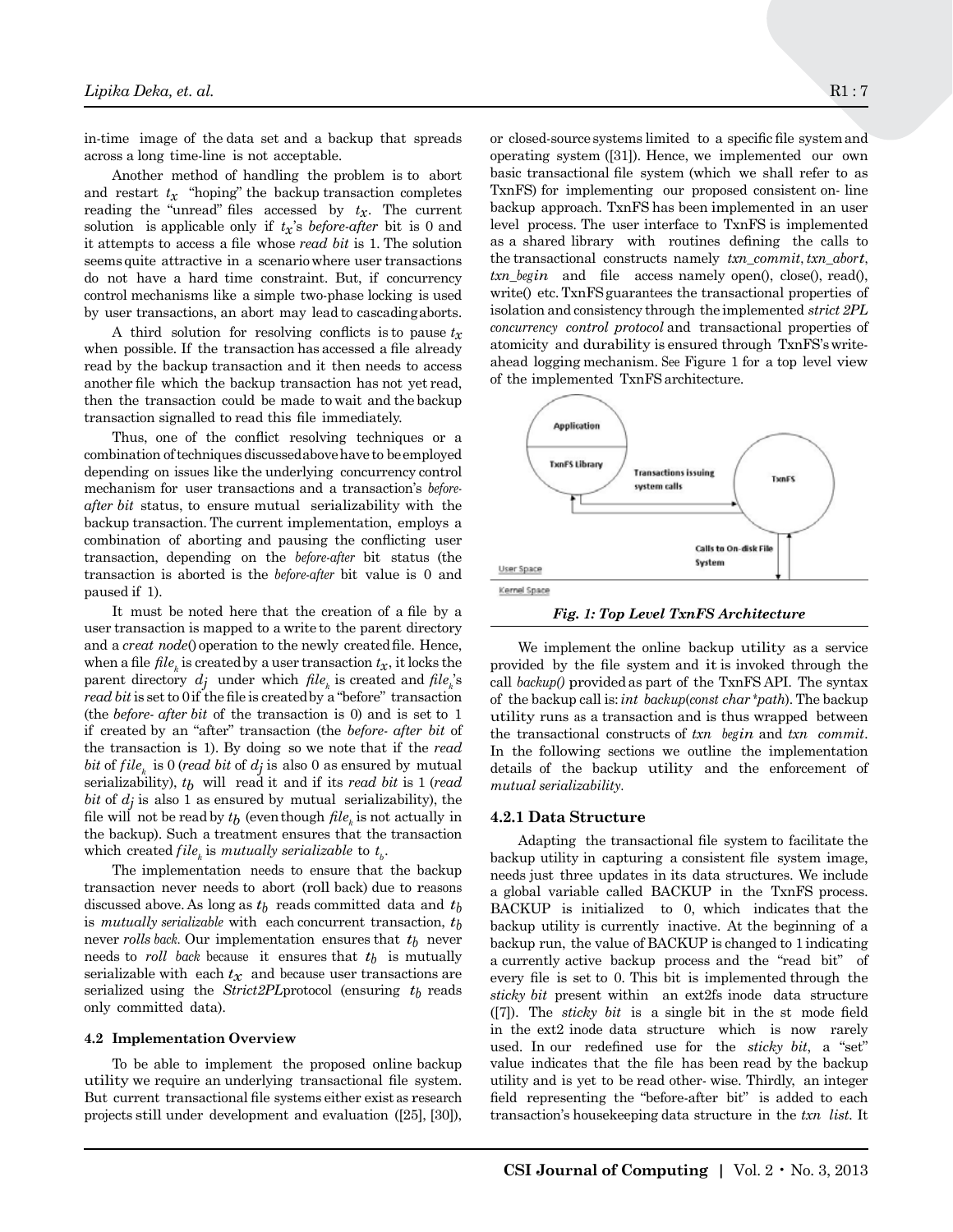is set to 0 when a transaction begins.

### **4.2.2 The Backup Algorithm**

The implemented *mutual serializability* concurrency control protocol will work correctly to facilitate the capture of a consistent file system copy, irrespective of the order in which the file system hierarchy is traversed by the backup module. But we see that files of an application or of a particular user or any logically related groups of files are normally co-located on mutually disjoint subtrees. Thus, there is high probability of a user transaction localizing its access to within a subtree. Considering such access patterns, if the implemented backup module orders its file accesses such that it results in files within subtrees to be accessed temporally apart, such as in the case of breathfirst traversal, then on a conflict if the user transaction is made to wait for the backup transaction to read the conflicting file, there may be a long wait. So we have implemented the backup module to traverse the file system hierarchy in a depth-first manner.

The backup algorithm is detailed in Algorithm 1. The algorithm makes use of a *stack* data structure to implement depth-first traversal. The *stack* is referred to simply as "stack" and the variable "top" holds the pointer to the topmost element in the *stack*. Each element in the *stack*  is a pointer to a string representing a file name. A call to the function *push* inserts a *file name* into the *stack* and the variable "top" is suitably updated. Similarly a call to the function *pop* returns the *file name* stored at the position pointed at by "top" and later suitably updated.

| <b>Algorithm 1</b> Backup(root path)                          |
|---------------------------------------------------------------|
| push(root path)                                               |
| repeat                                                        |
| $file \Leftarrow pop()$                                       |
| if IS $DIR(file)$ then                                        |
| Lock <i>file</i> in exclusive mode                            |
| Copy <i>file</i> to backup                                    |
| Set <i>file's</i> sticky bit                                  |
| <b>if</b> file is non empty directory <b>then</b>             |
| push() each child of <i>file</i> into <i>stack</i>            |
| end if                                                        |
| Release lock on file                                          |
| else                                                          |
| if IS FILE(file) then                                         |
| Lock <i>file</i> in exclusive mode copy <i>file</i> to backup |
| Set <i>file's</i> sticky bit                                  |
| Release lock on file                                          |
| end if                                                        |
| end if                                                        |
| until stack is empty                                          |
|                                                               |

The current implementation stores on the *stack* the *file*  names (which are absolute path names) of the children of a directory just read. This can result in *file* names stored in the stack to become invalid if a transaction serialized after the backup transaction "moves" an ancestor directory to a new location in the hierarchy. Such an inconsistency would not arise if the inode could be stored in place of the *file* name but this is not possible in our user level implementation. Hence, to prevent such inconsistencies, we used a dedicated thread which is woken up after every successful directory *rename* operation on the underlying on-disk file system. This thread walks through the *stack*  searching for descendants of the just *renamed* directory and if present, changes their stored file path name to reflect its new position in the hierarchy.

Recent versions of Linux have added new system calls using which inconsistencies described above can be prevented in a more efficient and clean manner. These new system calls are the *name to handle at*() and *open by handle at*() ([10]).

# **4.2.3 The Mutual Serializability Algorithm**

The algorithm to check and enforce a user transactions *mutually serializable* relation with the backup transaction is described in Algorithm 2.  $t x n i d \rightarrow b e f$  ore *af ter bit* refers to the *before* after *bit* of transaction *txnid* and  $file \rightarrow read$ *bit* refers to the value of the *sticky bit* in the inode of the file referred to by the string *file*. If the *sticky bit* is set then we consider the *read bit* to have value 1 and a *read bit* value of 0 otherwise. Algorithm 2 returns the value "pass" if the application transaction is *mutually serializable* so far, the value "fail" if the application transaction conflicts with the backup transaction and was so *aborted* and the value "try again" if there was a *mutually serializable* conflict detected and the Transactions progress was "paused" to allow the backup transaction to "catch up".

It must be noted here that the *sticky bit* of a newly created file is set if the *before-after bit* of the user transaction creating the file is 1 and left unset otherwise.

#### **5. Evaluation**

The *mutual serializability* protocol ensures a consistent backup copy when captured by an online backup utility, but consistency of the backup copy comes with a cost. In this section we shall determine the overhead of obtaining an online consistent backup using the *mutual serializability* protocol on the performance of user transactions as well as the backup transaction. We shall further propose and evaluate techniques to reduce conflicts of user trans- actions with the backup transaction and thus explore methods to reduce the cost incurred due to the *mutual serializability* protocol. To the best of our knowledge the online concurrency control method proposed in this paper is the first protocol aimed at ensuring backup copy consistency in the file system domain. Thus, the proposed technique could not be compared with other existing techniques as there were none.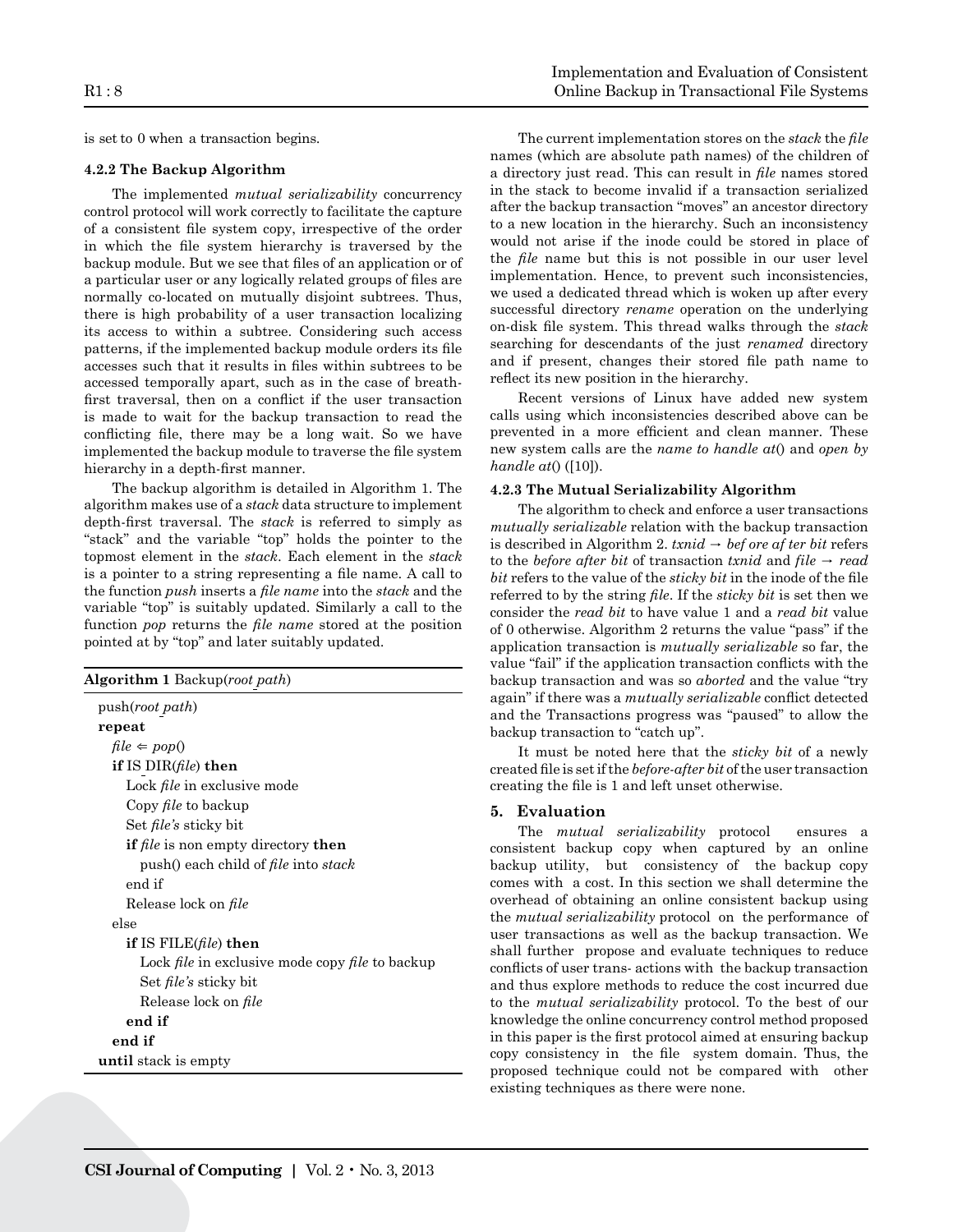**Algorithm 1 IS MS**(*file,txnid*)

**if** *file* is the first file to be locked by *txnid* **then** *txnid* ® *before after bit ( file* → *read bit* **return** (pass) **else if** ( $t$ *xnid*  $\rightarrow$  *before\_after\_bit* == file  $\rightarrow$ *read bit*) **then return** (pass) **else if** (*file*  $\rightarrow$  *read bit* == 0)*and*(*txnid*  $\rightarrow$  *before\_after\_bit* == 1)) **then Pause** *txnid* for a random period **return** (try again) **else Abort** *txnid* **return** (*fail*) **end if end if end if**

# **5.1 Workload Models**

We ran TxnFS on which the *mutual serializability*  protocol is implemented through various types of transactional file system workloads. File system traces can either represent real workload captured from an active file system, or be synthetic workloads, fabricated to recreate the characteristics of real systems. With transactional file systems still at the research stage and not yet used in real environments, there are currently no available real transactional file system traces. Hence, we have evaluated our proposed protocol using synthetic transactional traces.

Synthetically generated traces allow us to isolate different access patterns and test a system on these separate patterns. Moreover through synthetic traces we can model access patterns not yet seen but likely to exist in future, such as an increase in the degree of file sharing among users. The main objective while generating traces was to match it as closely as possible to realistic workloads as described in various file system workload studies ([21], [14], [32], [27]).

Each generated workload is modelled such that transactions comprise of a sequence of file system calls wrapped in transactional constructs of *txn begin* and *txn commit/txn abort*. The file system calls include open(), close(), read(), write() (including appending), lseek(), creat(), unlink(), rename() and stat(). A transaction issues 10 file system calls on an average and unless otherwise stated, a transaction issues any of the listed calls with equal probability. Each workload is generated on a file system image which initially consists of approximately 5000 files. The following sections describe the characteristics of each workload set.

# **5.1.1 Uniformly Random Pattern (global):**

Transactions in this workload set access files randomly and with equal probability from the entire file system hierarchy. Though such an access pattern is unrealistic, it helps us evaluate the implemented system in a "worst case" scenario.

# **5.1.2 Spatial Locality Access Pattern (local):**

File system access patterns exhibit a strong spa- tial locality with logically related files located spatially close to each other in the file system hierarchy, and in all probability under a single subtree. This suite of traces is generated to exhibit such behaviour. Within this category we generate a number of workload sets as described below:

# **5.1.2.1 Inter-Transactional Sharing:**

Studies ([21]) have shown that together with processes exhibiting spatial locality of access, files are infrequently shared among clients and even if they do, sharing is rarely concurrent. But, the future is likely to usher in a higher degree of sharing with transactional file systems providing for more secure and reliable sharing techniques. Hence, we evaluate the system performance on enabling the *mutual serializability* concurrency control protocol with workloads that model access locality along with varying degree of inter-transactional sharing. In this suite we generated four different workload sets, referred to as the **50%share**, **25%share**, **10%share** and **0%share** workloads. Up to 50%, 25%, 10% and 0% of the files are accessed by more then one transaction in workloads **50%share**, **25%share**, **10%share** and **0%share** respectively.

# **5.1.2.2 Access pattern with high percentage of** *stat* **calls (stat):**

File access pattern studies ([27], [21]) reports a higher percentage of *read* (file attribute or data or both) access as compared to other operations. We model the next set of workloads to reflect such an access pattern. As a higher degree of stat calls is equivalent to higher read access of files in the context of our evaluation, we only model work- loads with higher **stat** calls. The **50%share-stat**  and the **0% share-stat** (collectively referred to as the **stat**  workloads) sets are generated to consist of transactions making *stat()* calls at most 70% ([27]) of all its file system calls. In the **50%share-stat** trace set transactions share up to 50% and in the **0%share-stat** trace set transactions do not share any files among themselves.

# **5.1.2.3 Hot and Cold Pattern (hot-cold):**

Study in [32] reports that about 10% of files are accessed 90% of the time and the rest 90% remains mostly "cold" by being accessed only 10% of the time. The current workload models this behaviour. Within this category we generated two sets of workloads, the **50%share- hot-cold**  and the **0%share-hot-cold** sets (collectively referred to as the **hot-cold** workload) consisting of transactions sharing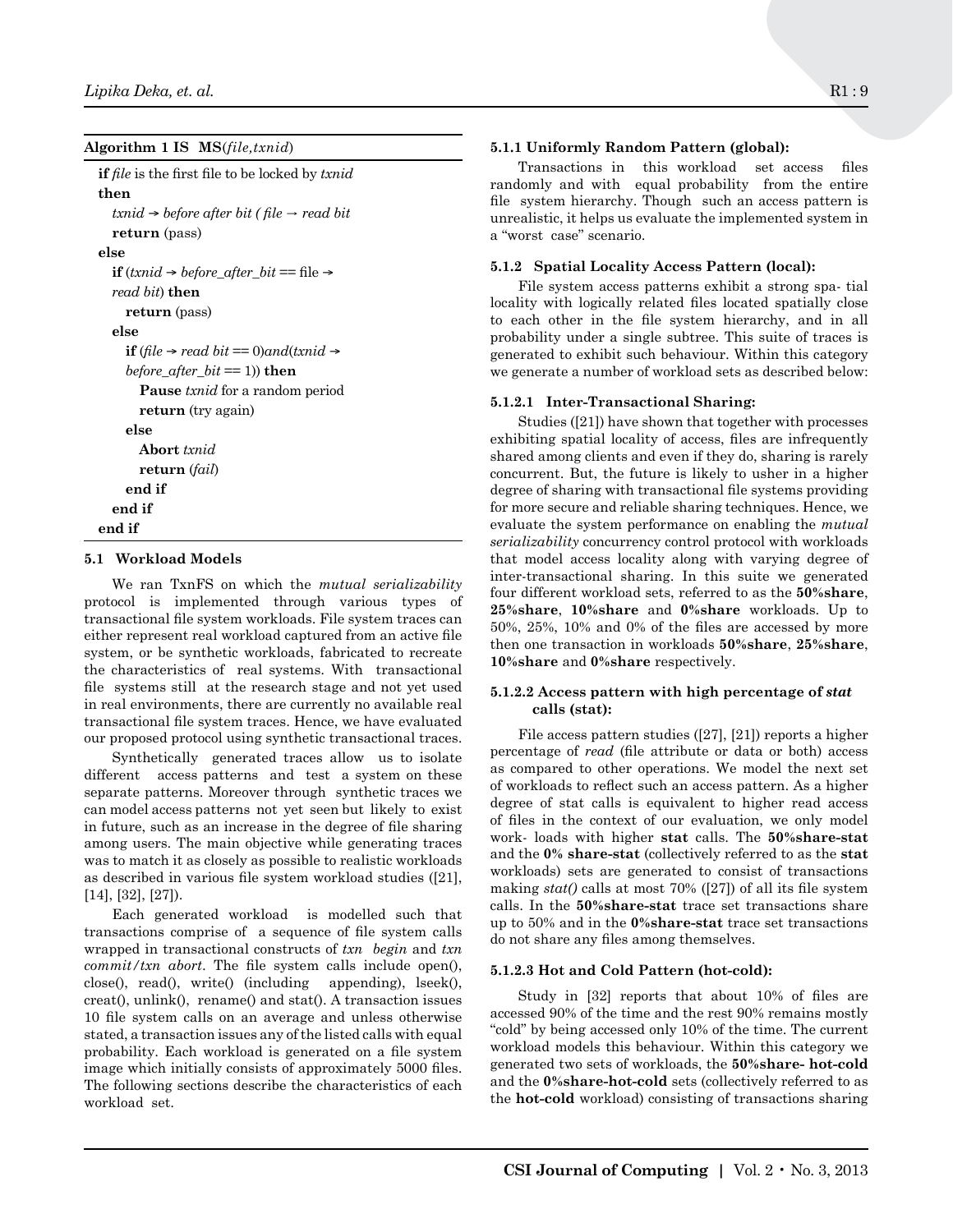R1 : 10

up to 50% of the files and not sharing any files among themselves respectively.

### **5.2 Experimental Setup**

We implemented the TxnFS prototype and *mutual serializability* protocol on a laptop with 1.73GHz Pentium CPU and 256MB of RAM. It ran Fedora 14 with Linux kernel version 2.6.35.

TxnFS was built on top of an ext2 file system and the initial file system image is an exact copy of the file system image of one of our personal machines. To ensure consistency and a cold cache, we ran each iteration of a trace set on a newly formatted file system with as few services running as possible. The same initial file system image is copied to the newly formatted file system for each run of the tests and all tests were run at least five times. The log used by TxnFS was maintained on a separate file system on a separate partition and the log partition too is formatted before every test.

Each generated workload set as described in Section 5.1 is replayed such that the degree of concurrency varies randomly with an average of four transactions running concurrently at any moment. The trace replay simulator busy waits for a random period between any two operations within transactions for a realistic representation. Transactions may have been aborted to break a deadlock situation or because it conflicted with the backup transaction. Such aborted transactions are restarted. Hence, all transactions are completed to *commit*  unless exclusively *aborted* by users.

#### **5.3 Simulation Results and Performance Analysis**

Experiments were run in two scenarios, one with (referred to as **MS enabled**) and the other without (referred to as **MS disabled**) enabling the *mutual serializability* protocol. Comparing the results obtained from the experiments run in the two scenarios allows us to evaluate the overhead of capturing a consistent backup copy over an inconsistent one. The evaluation metrics used are, the percentage of transactions that conflict with the backup transaction (referred to as "conflict percentage"), the time in microseconds taken for the completion of the backup transaction (referred to as "backup time") and the number of user transactions completing to *commit*  per microsecond during the duration the backup utility is active (referred to as "throughput").

| <b>TABLE 1: Change in Conflicts Between The MS</b> |
|----------------------------------------------------|
| disabled and MS enabled Run.                       |

global 57 million de la construction de la construction de la construction de la construction de la constructio

| Workload          | Percentage with MS<br>enabled $(\%)$ |
|-------------------|--------------------------------------|
|                   |                                      |
| global            | 57                                   |
| $0\%$ share       | 7.5                                  |
| 10%share          | 10.6                                 |
| 25% share         | 13.5                                 |
| $50\%$ share      | 15                                   |
| $0%$ share-stat   | 7                                    |
| 50%share-stat     | 14                                   |
| 0%share-hot-cold  | 2.5                                  |
| 50%share-hot-cold | 6                                    |



Fig. 2: Percentage Of Transactions Conflicting *Fig. 2 : Percentage Of Transactions Conflicting In*  In Each Set Of Workload *Each Set Of Workload*



Fig. 3: Duration Of Backup For Each Set Of *Fig. 3: Duration Of Backup For Each Set Of Workload*

Workland (1986)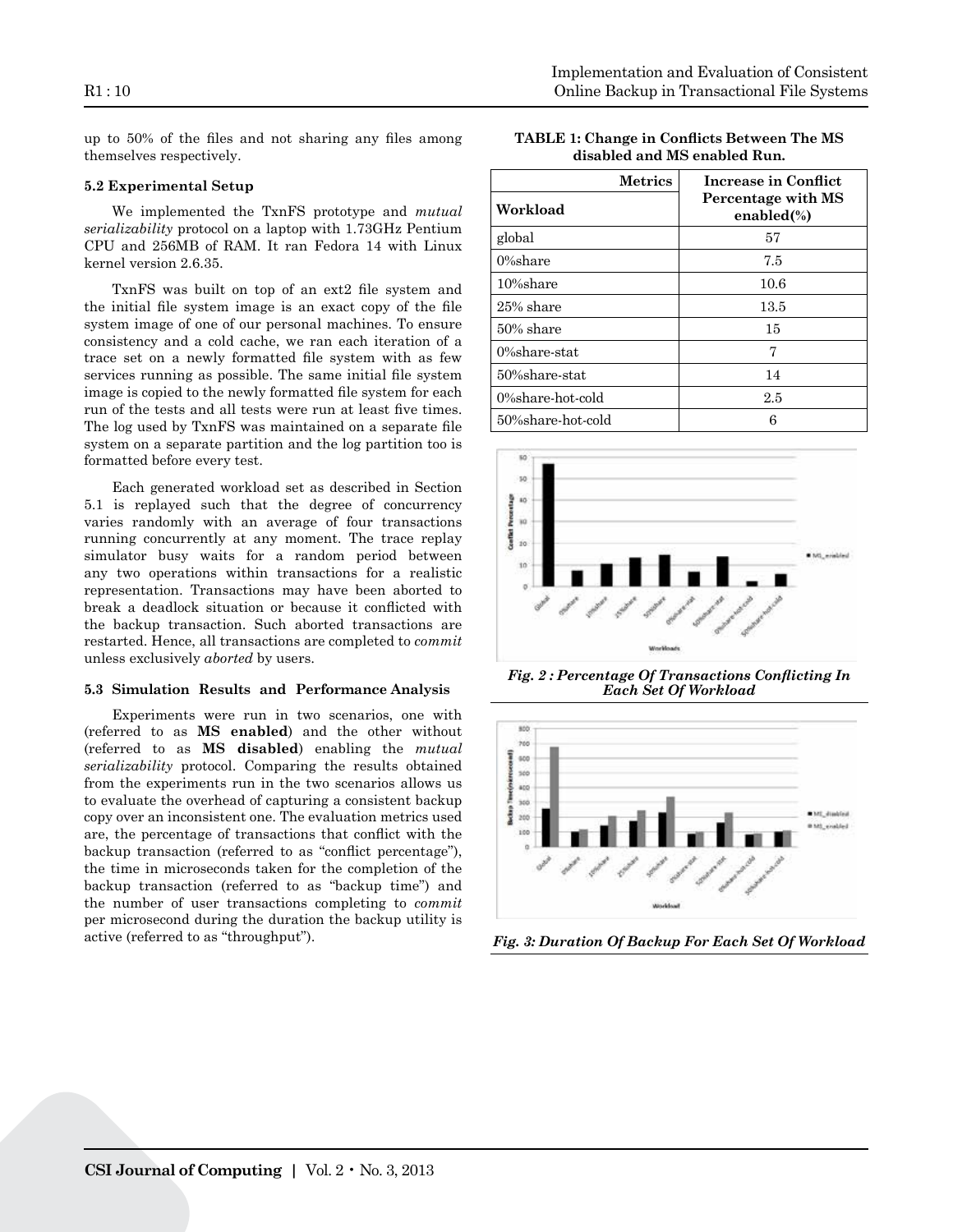Fig. 2 and Table 1 depict the percentage of transactions that conflict with the backup transaction in each of the different workloads. The simulation results illustrating the backup time of the different workloads in the MS enabled and the MS disabled scenarios can be seen in Figure 3 and the values in Table 2 represents the overhead incurred in capturing a consistent online backup in terms of the backup time. Longer the duration needed to perform backup, more skewed the backup copy becomes. A longer backup "window" also increases the vulnerability of the system. Figure 4 describes the throughput of the user transactions for each workload in both the MS enabled and the MS disabled scenarios and Table 3 shows the percentage decrease in throughput in the MS enabled as compared to the MS disabled run.

**Table 2 : Change in Backup Time Between The MS disabled and MS enabled Run.**

| Workload             | Percentage increase in<br>Backup time with<br>MS enabled(%) |
|----------------------|-------------------------------------------------------------|
| global               | 161                                                         |
| $0\%$ share          | 13.8                                                        |
| 10%share             | 39.5                                                        |
| 25% share            | 41.24                                                       |
| $50\%$ share         | 44.5                                                        |
| $0%$ share-stat      | 12.2                                                        |
| 50%share-stat        | 43                                                          |
| $0\%$ share-hot-cold | 5.7                                                         |
| 50%share-hot-cold    | 7.6                                                         |

**Table 3: Change in Throughput Between The MS disabled and MS enabled Run.**

| Workload             | Percentage increase in<br>Backup time with<br>MS enabled(%) |
|----------------------|-------------------------------------------------------------|
| global               | 67.33                                                       |
| $0\%$ share          | 9.85                                                        |
| 10%share             | 27                                                          |
| 25% share            | 27.44                                                       |
| $50\%$ share         | 32.35                                                       |
| $0\%$ share-stat     | 12.2                                                        |
| 50%share-stat        | 33.8                                                        |
| $0\%$ share-hot-cold | 3.68                                                        |
| 50%share-hot-cold    | 4.37                                                        |



Fig. 4: Throughput Of User Transaction (Measured for *Fig. 4: Throughput Of User Transaction*)  $\frac{1}{100}$  the during for the backup was active, *the duration the backup was active)*

From Fig. 2 and Table 1, we notice that over 50% of subtree by subtree (in other words spatial locality by locality).<br>The high percentage of conflicts incurred by the **global** workload is mainly because transactions in this workload do not exhibit locality, thus increasing the probability of conflicts. This doduction is confirmed when we see a steep drop in the percentage of transactions conflicting with the backup transaction in the rest of the workload sets, all modelled to exhibit locality of access. In the local workloads,<br>conflicts only arise if the backup transaction is reading in  $t_{\text{total}}$  subtree  $\frac{t_{\text{total}}}{t_{\text{total}}}$  is the statistical concurrent transaction. If concurrent user transactions access localities away from the area backup transaction is currently reading, conflicts<br>do not happen. Detection of conflict is followed by measures to resolve these conflicts and such measures lead to further performance degradation. In Figure 3 and Table 2 we see that over 50% conflict percentage in the **global** workload has<br>resulted in 161% increase in hashun time in the **MS** angulad run as compared to the **MS\_disabled** run. Similarly, Figure 4 and Table 3 shows a decrease of approximately 67% in throughput for the **global** workload from the **MS disabled**<br>to the **MS** anabled win, Berformance decreeds in incurred while capturing a consistent backup both in terms of backup time as well as throughput, decreases considerably in the **local** workloads as conflict percentage decreases. transactions conflict with the backup transaction in the global workload. The backup transaction traverses the file system hierarchy in a depth-first manner and reads the file system subtree by subtree (in other words spatial locality by locality). conflicts. This deduction is confirmed when we see a steep modelled to exhibit locality of access. In the local workloads, the area backup transaction is currently reading, conflicts resulted in 161% increase in backup time in the **MS\_enabled**  to the **MS enabled** run. Performance degradation incurred

In Fig. 2 we see that as the degree of inter-transactional<br>sharing increases, the percentage of conflicts too increases, though in very small amounts. On analysis we see that this is because, higher the degree of sharing, higher the probability of concurrent access to common mes and nence<br>if one transaction conflicts with the backup transaction, other transactions accessing the common set of files concurrently also has a high probability of conflicting with the backup transaction. As the degree of inter-transactional<br>sharing increases a slight increase in the backup time is noticed during the **MS\_enabled** runs in comparison to 50% conflict percentage in the **global** workload the **MS\_disabled** runs. For example, **50%share** shows an In Fig. 2 we see that as the degree of inter-transactional probability of concurrent access to common files and hence the backup transaction. As the degree of inter-transactional

**MS disabled** run. Similarly, Figure 4 and Table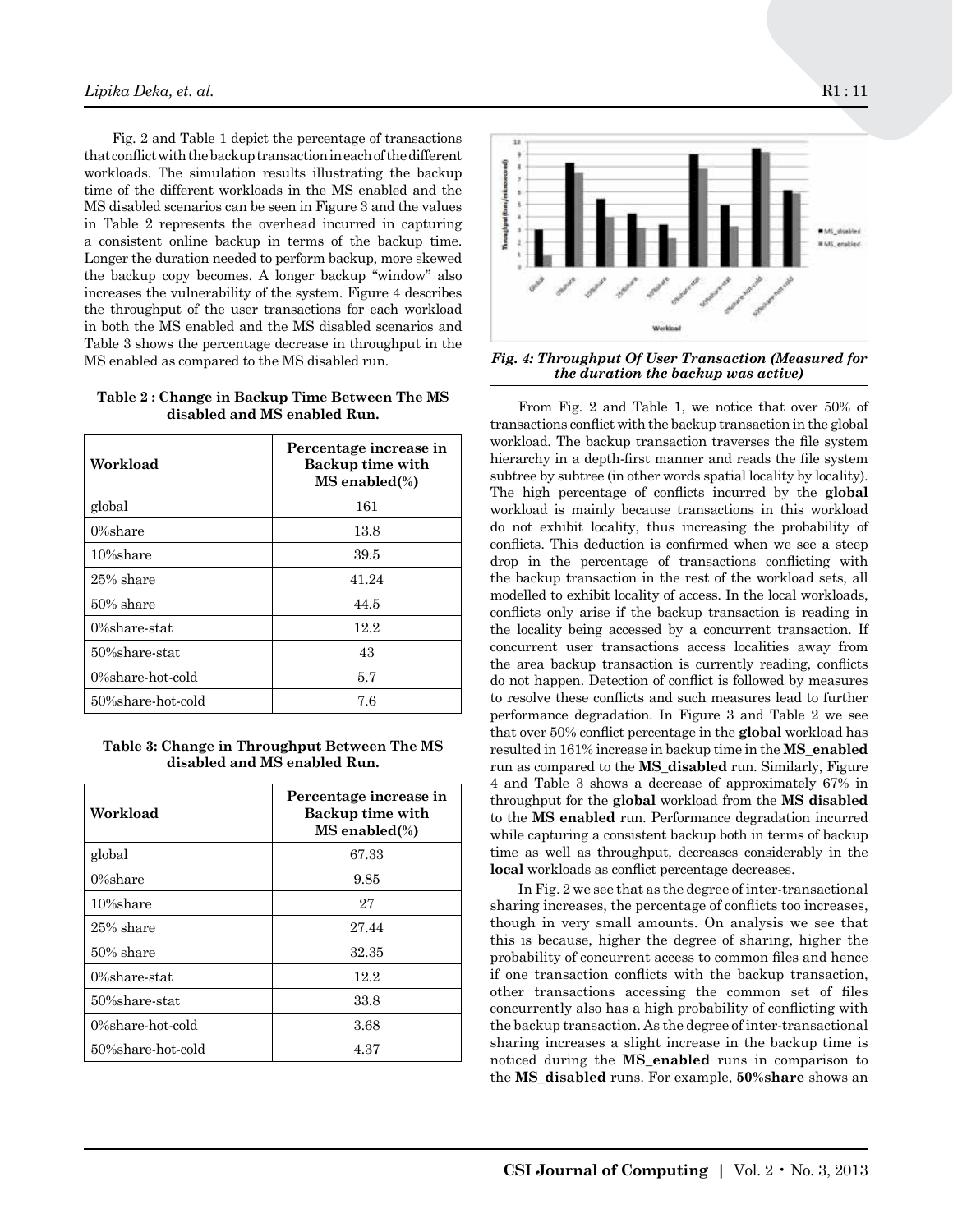increase of 44.5% whereas **25% share** workload shows a 41.24% increase in the **MS\_enabled** run as compared to the **MS\_disabled** run. This is mainly due to the increase in the conflict percentage as sharing increases. The results obtained from the **0%share** workload is optimistic as it shows only a 13.8% increase in the time for taking a consistent file system backup as opposed to an inconsistent backup. Similarly, we notice a decrease in the throughput of user transactions while capturing a consistent backup as compared to the inconsistent backup with the increase of inter transactional sharing. For example, throughput decreases from 7.5% in the **0%share** to 2.3% in the **50%share** workload under **MS\_enabled**. However,the reason behind this is not totally the *mutual serializability* protocol but also due to the increased contention within the user transactions themselves as a result of increased sharing. This argument is re-enforced by the fact that a decrease in throughput is seen with increase in sharing in the corresponding runs under **MS\_disabled**.

From the stat workloads simulation results we see that the percentage of conflicts in both the **50%sharestat** and **0%share-stat** is almost equal to the percentage of transactions conflicting in the **50%share** and **0%share** workloads respectively. While establishing the *mutually serializable* relation, *read-read* conflicts are also taken into account and hence even though the **stat** workloads differ from the corresponding **50%share** and **0%share**  workloads by issuing a much higher percentage of read accesses, the total percentage of conflicts in the corresponding two workloads is almost the same. So the backup time and throughput value are also similar. But, inter user transactional conflicts in the **stat** workloads are very less (read to the same file by different user transactions is not a conflicting operation). This explains the lesser *backup time*  in both the **MS enabled** and **MS disabled** runs of the **stat**  workloads when compared to the **50%share** (or **0%share**) work- load. This interesting and encouraging result is echoed by the higher throughput of the **50%share-stat** and **0%share-stat** workloads for both scenarios as compared to the **50%share** and **0%share** workloads respectively.

The most promising result is seen from both the **hotcold** workloads where a much lesser *conflict percentage* in case of the **50%share- hot-cold** (6%) workload as opposed to the **50%share** workload (15%) is reported. This is because user transactions access only a small part of the file system thus decreasing the probability of the backup transaction and user transactions accessing the same locality concurrently and hence the decrease in *conflict percentage*. Performance improves further if inter transactional file sharing decreases and the **0%share-hot-cold** workload with no inter transactional file sharing shows only about 2.5% of user transactions conflicting with the backup transaction. The simulation results of the **50%share-hotcold** and the **0%share-hot- cold** workload on metrics *backup time* with **MS enabled** is approximately only 7% and 5.7% respectively, more than that reported from a **MS disabled** run. The positive trend continues as we see throughput results from both the **hot-cold** workloads where the through- put in the **MS enabled** scenario increases by approximately 156% in the **50%share-hotcold** workload as compared to the **50%share** and by 22% in the **0%share-hot-cold** as compared to the **0%share**  workload. As conflicts are rare in the **hot-cold** workloads, more transactions can commit successfully during the backup duration. We also note that overhead in terms of throughput is quite low at 4.37% for **50%share-hot-cold**  and 3.68% for **0%share-hot-cold**, making the prospect of capturing a consistent on- line backup attractive.

# **5.4 Performance Improvement**

Consider the **hot-cold** workloads and its associated simulation results reported above. We notice that conflicts among user and backup transactions occur only when the backup transaction is traversing the regions of the file system hierarchy currently being actively accessed by the user transactions and from the work- load model. So we applied the heuristic that, whenever the backup transaction conflicts with a user transaction, the backup transaction is diverted to another part of the file system hierarchy "hoping" that this part of the hierarchy is currently "cold". Transactions exhibit spatial locality of access and so the probability of the region of conflict being "hot" is high. Therefore, diverting the backup transaction from this locality, decreases the probability of further conflicts. Of course, the backup transaction goes back to read the region it was diverted from at a later time "hoping" the region is no longer 'hot". The evaluation results on applying this heuristics are detailed in the following section.

#### **5.4.1 Simulation Result and Performance Analysis**

We simulated the enhanced online backup prototype with the **50%share-hot-cold** work- load as well as the **0%share-hot-cold**. For ease of presentation of the results, we shall refer to a **MS enabled** run without application of heuristic as **MS enabled** (no heuristics) and an **MS enabled** run with application of performance enhancing heuristics as **MS enabled** (heuristics).



**Fig. 5: Conflict Performance** *Fig. 5: Conflict Percentage On Applying Heuristics To* 

Heuristics To Improve Performance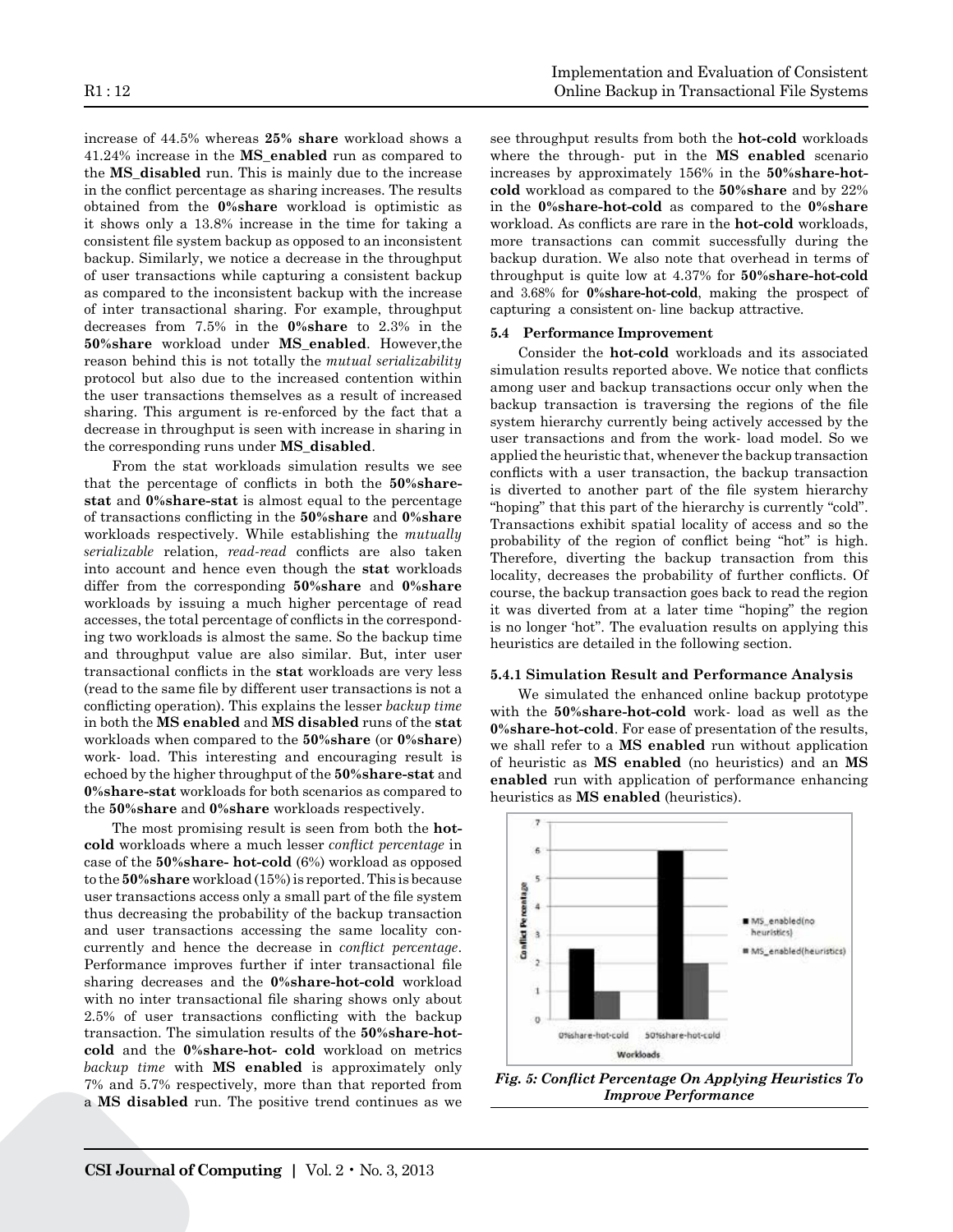See Fig. 5 for a comparison of the **MS enabled**  (no heuristics) run and **MS enabled** (heuristics) on *conflict percentage*. We observe a significant drop (by approximately 67% in the **50%share-hot- cold** workload and approximately 60% in the **0%share-hot-cold**) in the fi percentage of transaction conflicting with the backup in  $H_{\text{S}}$ the **MS enabled** (heuristics) in comparison to the **MS\_ enabled** (no heuristics) run. This decrease in conflict is as



Fig. 6: Backup Time On Applying Heuristics To *Improve Performance Fig. 6: Backup Time On Applying Heuristics To* 

a result of prevention of successive conflicts in the same  $\frac{1}{20}$  out conflict with more then the backup transaction is likely to conflict with more then one transaction in the same locality as a result of up to  $50\%$  <sup>r</sup> inter-transactional file sharing. Thus, under  $MS$  **enabled**  $\frac{1}{2}$  $\alpha$  detection of a conflict, the backup transaction avoids to detection of a conflict, the backup transaction avoids conflicting with all other concurrent transactions accessing a the locality it was diverted from. Whereas, in the **0%share**transaction will conflict with just one transaction in a locality as a result of no inter-transactional file sharing. ii This explains the higher conflict drop (approximately  $p = 35\%$ )  $M \sim 67$  and the **30**% of the **diversion of the diversion of the diversion of the diversion of the diversion of the diversion of the diversion of the diversion of the diversion of the diversion of the diversion of the div** under **MS** enabled (heuristic) from **MS** enabled (no c heuristic). The decrease in *conflict percentage* in the <sup>in</sup>  $\frac{1}{\sqrt{2}}$  conflicts with concurrent user transactions in the same  $\frac{1}{\sqrt{2}}$ locality, is because the backup transaction is diverted to a locality much further away from the current one thus contained to the current one thus contained to the current one thus the current one thus contained to the cold contained to the cold contained to the cold contained on avoiding connects that may arise in hearby localities. It the  $\frac{a}{s}$  set of "hot" files are not close to each other, the significant will drop in *conflict percentage* will not be seen. We note that the e and file conflict that lead to the backup transaction being diverted that lead to the backup transaction being diverted conflict  $\frac{1}{2}$  user transaction has to be either aborted or "paused".  $\frac{1}{2}$ locality by the diversion of the backup transaction from that locality on detection of the first conflict. Now, in the  $50\%$  channel between  $MS$  and  $MS$  and  $\frac{1}{2}$  (i.e. homitime) **50%share-hot-cold** under **MS enabled** (no heuristics), (heuristics) on diversion of the backup transaction on **hot-cold** under **MS enabled** (no heuristics), the backup 67%) in the **50%share-hot-cold** as compared to the drop **0%share-hot-cold** even though there were no further avoiding conflicts that may arise in nearby localities. If the to another locality, is still a conflict and the corresponding

See Fig. 6, where we compare the *backup time* for the s **MS enabled** (no heuristics) run, **MS disabled** run and  $\overline{\text{MS}}$  **enabled** (heuristics). We see a decrease (by 2.6% in the **50%share-hot-cold** workload and 2.1% in the **0%sharehot-cold**) in the *backup time* when we compare the **MS** 

inter-transactional file sharing. Thus, under

the **MS disabled** run the overhead of taking a consistent<br>backup in the 50%**share- hot-cold** workload decreases from 7.6% in case of the **MS enabled** (no heuristics) to 4.8% **enabled** (heuristics) run in comparison to the **MS enabled**  (no heuristics) run. We also see that when compared with the **MS disabled** run the overhead of taking a consistent in the **MS enabled** (heuristics). This decrease in *backup time* is attributed to the decrease in the number of conflicts.



Fig. 7: Throughput On Applying Heuristics To Improve<br>Performance **percentage will note that the seen and the seen and the seen and the seen and the seen and the seen.** Fig. 7: Throughput On Applying Heuristics To *Performance.*

Fig. 7 compares the throughput of the user transactions during the backup duration for the **MS** disabled, **MS**<br>enabled (no heuristics), and **MS** enabled (heuristics) run. An increase  $(1.6\%$  in the **50%share-hot-cold** and  $1.1\%$  in the Fig. 7 compares the throughput of the user transactions during the backup duration for the **MS disabled**, **MS** 1.1% in the

1.1% in the<br> **0%share-hot-cold**) in throughput of the user  $V$ <sup>8</sup>  $\overline{S}$ **examplements**  $\overline{S}$  **and**  $\overline{S}$  **MS enabled** (heuristics) as compared to **MS** enabled (no heuristics). Throughput **M**  $\alpha$  **e** as conflicts decrease and hence more transactions can commit. Moreover, the backup time too decreases with a decrease in conflicts, hence in reality throughput has increased more than the percentage value seen. The higher **ombig increase in throughput during MS enabled** in the 50%share-hot-cold as compared to 0%share-hotcold can be attributed to the higher decrease in conflicts  $0\%$ share- hot-cold as compared to  $0\%$ share-hot-cold as compared to **MS** enabled (no heuristics). Throughput increases as conflicts decrease and hence more transactions can commit. Moreover, the backup time too decreases with increased more than the percentage value seen. The higher percentage increase in throughput during **MS** enabled the backup transaction is diverted to a locality (heuristics) with respect to **MS enabled** (no heuristics) cold can be attributed to the higher decrease in conflicts<br>in 50%share-hot-cold as compared to 0%share-hot-cold localities. If the set of the set of  $\alpha$  is the set of  $\alpha$ 

# **6.** Conclusion and Future Work

The process of backup which essentially involves copying and archiving digital data is an important part of protection against its possible loss or corruption as  $e_0$  for the number of protection of ald file versions. To en as for the par<sub>pose</sub> of reconflict and the versions. To ensure correctness of data upon recovery from a backup copy, the consistency of a backup copy is essential. But, nsistencies may arise wi supports transactions, the current study has proposed a copying and archiving digital data is an important part of data protection against its possible loss or corruption as well as for the purpose of retention of old file versions. To topy, the consistency or a backup copy is essential. But, inconsistencies may arise when capturing a backup from an active file system. Assuming a file system that supports transactions, the current study has proposed a backup transaction specific concurrency control protocol **Matthews Calculated Figure Constituting** (**both c c process for** capturing consistent online backup. We refer to this concurrency control protocol as *mutual serializability*. Using standard concurrency control techniques for backup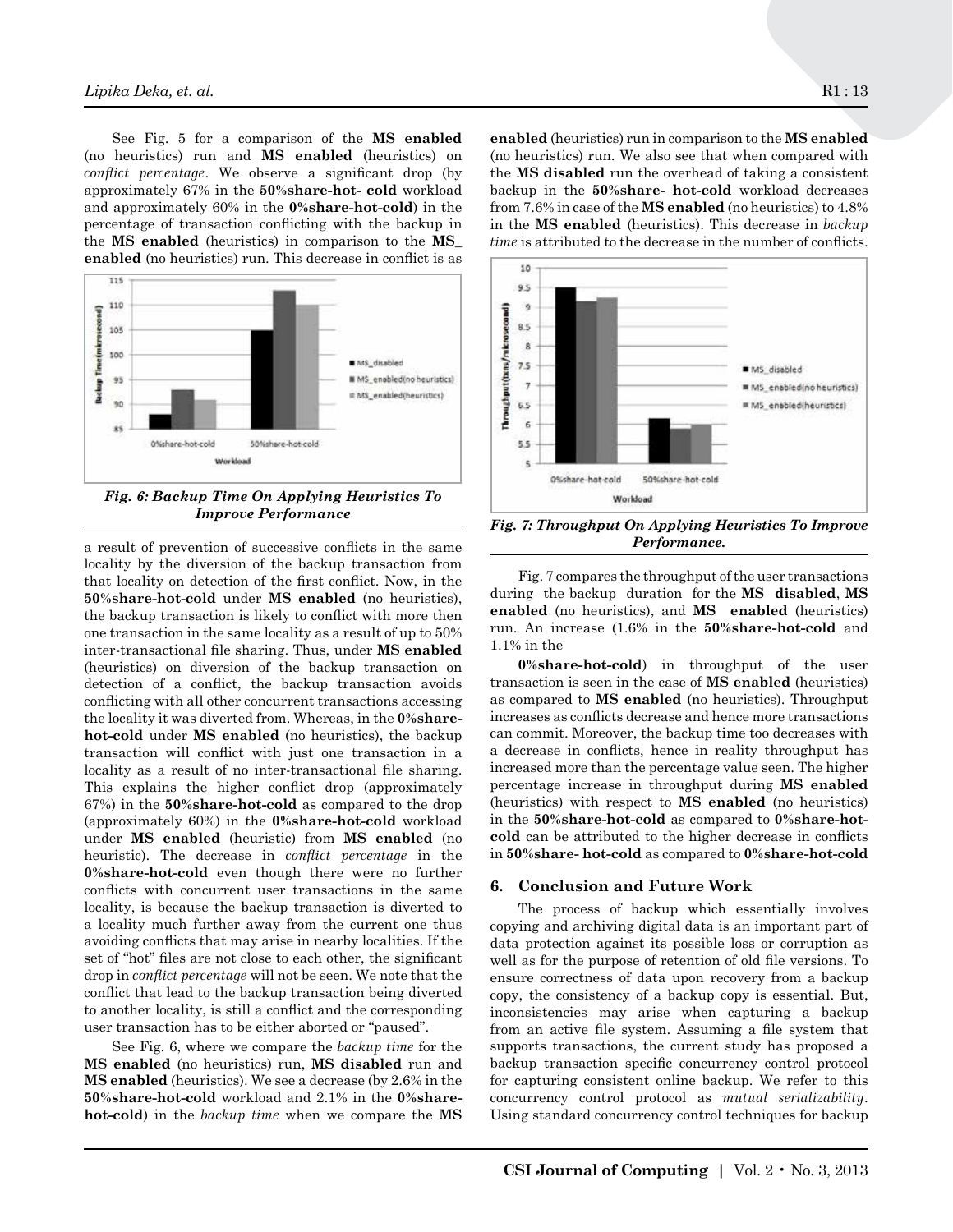in transactional file systems can be inefficient as the backup process, considered as a transaction, has to access every file in the system. Aborting this transaction will be expensive, and other transactions may experience frequent aborts because of this transaction. The proposed *mutual serializability* protocol ensures that the backup transaction does not have to be aborted, and delaying a conflicting transaction in most cases resolves conflicts.

In this paper, we have presented the implementation and the evaluation of the *mutual serializability* protocol. To do this we had first designed and developed TxnFS, a prototype transactional file system in user space over an ext2 file system which is used as the actual file store. The implemented backup transaction establishes a *mutually serializable* relationship with every application transaction through a bit (read-bit) in each file's metadata to indicate its backup status and another bit (before-after bit) embedded in each transaction's metadata to indicate its serialization order with respect to the backup. Compromise in the *mutually serializable* relationship is detected when the read bit and before-after bit do not match. A *mutually un-serializable* pair is prevented by either aborting the conflicting user transaction or by "pausing" it and allowing the backup transaction to go ahead till *mutual serializability* can be established.

The implemented system was then simulated through workloads exhibiting a wide range of access patterns and experiments were conducted on each workload in two scenarios, one with the *mutual serializability* protocol enabled (thus capturing a consistent backup) and one without (thus capturing an inconsistent backup) and comparing the results obtained from the two scenarios to determine the overhead incurred while capturing a consistent backup. The performance evaluation shows that for workloads resembling most present day real workloads exhibiting low inter-transactional sharing and actively accessing only a small percentage of the entire file system space, there is very little overhead. This is found to be 2.5% in terms of transactions conflicting with the backup transaction, 5.7% in terms of backup time increase and 3.68% in terms of user transaction throughput reduction during the duration of the backup pro- gram. Noticeable performance improvement is recorded on the use of performance enhancing heuristics which involved diverting the backup program to lesser active regions of the file system on detecting conflicts.

As already seen, the protocol in its present state can benefit tremendously from heuristically driven performance enhancement techniques. With careful analysis of real workload patterns more such heuristics can be applied to improve performance for user applications and as well as the backup utility and such studies are part of our future work. For example, trace history of systems can be used to forecast the movement of "hot" regions and the backup traversal utility can be designed accordingly so that it traverses currently "cold" regions as much as possible. Use of histories to divert the backup utility prevents even

the conflict needed to trigger the divert, thus scoring better than the scheme described in this paper. Another method to improve performance is to backup sets of files in parallel, with each parallel run establishing the *mutually serializable* relation with concurrent transactions. Current real workloads share files infrequently and even if they do, sharing is rarely concurrent as reported in [21]. Sets of files which are always accessed in a mutually exclusive manner can be backed up in parallel to decrease the *backup time*. Finally, if transactions can be identified as read-only at the start of transactions, such transactions will not conflict with the backup transaction, and performance will improve as the number of read-only transactions increase. It is expected that in many environments, readonly transactions will be significant in number, and so the results obtained point to even better performance in such environments.

We also plan to implement our backup strategy on existing file systems with no notion of transactions through the use of per system call consistency preserving approaches such as *journalling* and *soft updates* already present in existing file systems.

#### **References**

- [1] FlashCopy Consistency Group: Creating Consistent PiT Copies. http://www.redbooks.ibm.com/abstracts/ tips0309. html?Open. Published on 15/10/2003. Accessed on 09/04/2012.
- [2] Preventing Data Loss During Backups Due to Open Files. St. Bernard Software's White Paper On Open File Manager. November, 2003. http://www.novell.com/ coolsolutions/ netware/assets/ofm white paper.pdf. Ac- cessed on 18/02/2014.
- [3] Oracle Database Backup and Recovery Basics (2005). 10g Release 2 (10.2) B14192-03
- [4] Ammann, P., Jajodia, S., Mavuluri, P.: On-The-Fly Reading of Entire Databases. In: IEEE Transactions on Knowledge and Data Engineering, vol. 7, pp. 834–838 (1995)
- [5] Azagury, A., Factor, M.E., Satran, J., Micka, W.: Point-in-Time Copy: Yesterday, Today and Tomorrow. In: Proceedings IEEE/NASA Conf. Mass Storage Systems, pp. 259-270 (2002)
- [6] Baker, J., Bond, C., Corbett, J.C., Furman, J.J., Khorlin, A., Larson, J., Leon, J., Li, Y., Lloyd, A., Yushprakh, V.: Megastore: Providing Scalable, Highly Available Storage for Interactive Services. In: Proceedings of the 5th Biennial Conference on Innovative Data Systems Research (2011)
- [7] Bovet, D., Cesati, M.: Understanding the Linux Kernel, 2 edn. O'Reilly & Associates, Inc., Sebastopol, CA, USA (2002)
- [8] Chang, C., Chu, Y., Taylor., R.: Performance Analysis of Two Frozen Image Based Backup/Restore Methods. In: Proceedings of IEEE International Conference on Electro Information Technology (2005)
- [9] Chervanak, A., Vellanki, V., Kurmas, Z.: Protecting the File System: A Survey of Backup Techniques. In: Proceeding of the Joint NASA and IEEE Mass Storage Conference, pp. 17- 32 (1998)
- [10] Corbet, J.: Open by handle (2012). http://lwn.net/ Articles/375888/. Accessed on 18/02/2014.
- [11] Deka, L.: Consistent Online Backup in Transactional File System. In: PhD Thesis, Indian Institute of Technology Guwahati (2013). http://homepages.lboro.ac. uk/~cgdbd/PhD thesis Lipika Deka.pdf. Accessed on 18/02/2013.
- [12] Deka, L., Barua, G.: Consistent Online Backup in Transactional File Systems. In: IEEE Transactions on Knowledge and Data Engineering. (Accepted. DOI (identifier) 10.1109/